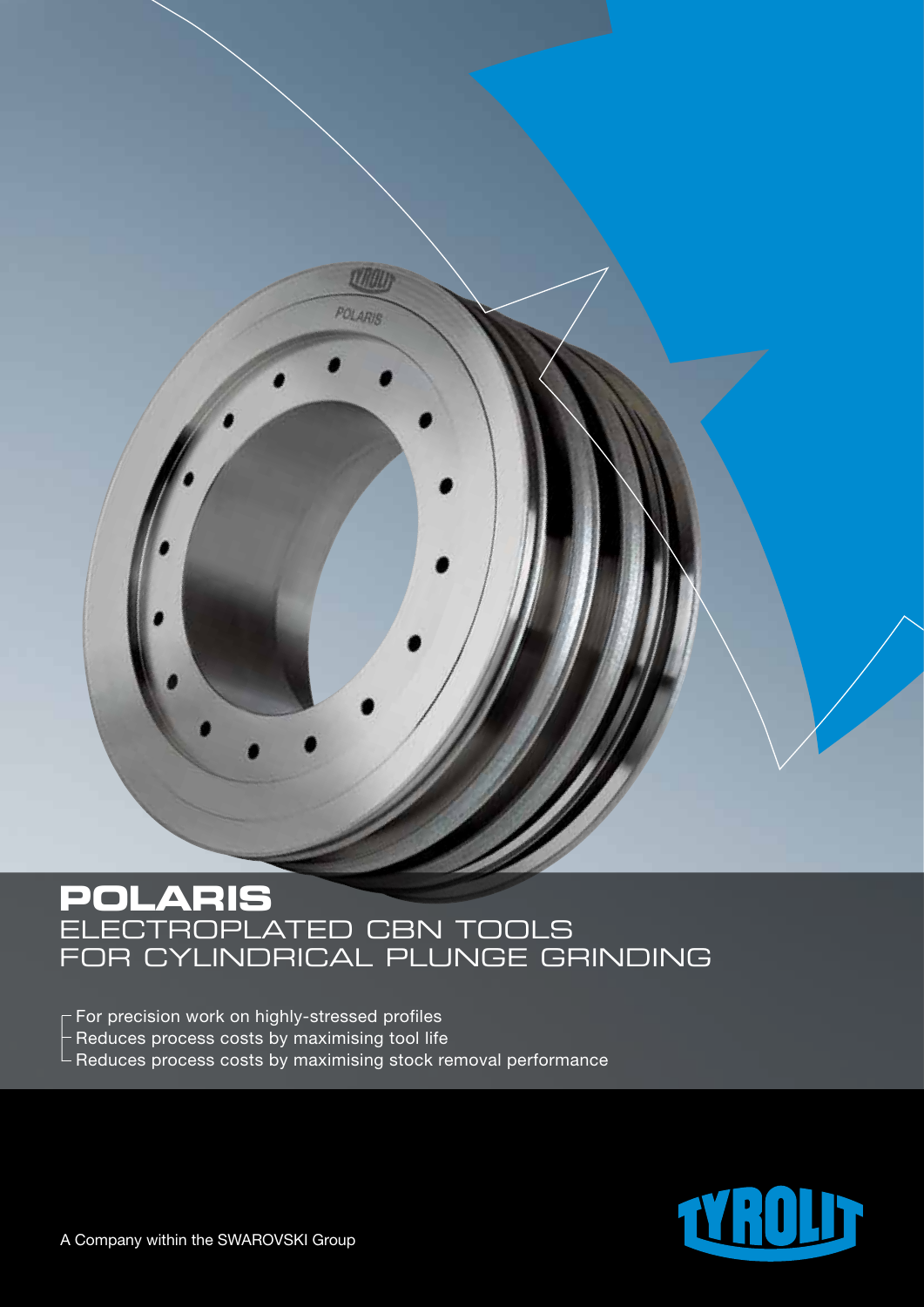### **POLARIS**  CYLINDRICAL PLUNGE GRINDING WITH ELECTROPLATED CBN HIGH PERFORMANCE GRINDING TOOLS

With the POLARIS product line, TYROLIT is setting a new performancestandard for electroplated CBN grinding wheels. The specification is tailored to your application to give the longest tool life and highest traverse speeds.

TYROLIT has many years of practical experience and has consequently acquired a wealth of expertise in the design of precision tools. This guarantees optimum process performance and costs. Even during the quotation process, our experienced design engineers will be already be working on the optimum tool design to suit your process (1).

Experienced application engineers support you in the use of these high precision tools and contribute towards permanently reducing machining costs for each component while increasing process stability (2).

TYROLIT collaborates with you in assessing the grinding process and the potential for improvement it offers (3). The used CBN tool is also analysed and the main wear zones identified and optimised where necessary (4). The process documentation and the reproducibility of the products comply with the latest standards.

The new POLARIS product line combines these process stages to create an overall concept **from which you too can also benefit.**



POLARIS – overall product concept



CBN grains in a positively-charged nickel matrix

#### **Product and application benefits**

- Specifically targets zones with the highest levels of tool wear
- Maximum profile accuracy
- High process stability during use
- Longest tool life
- Can be replated more than once
- Uniform embedding characteristic also in complex profiles





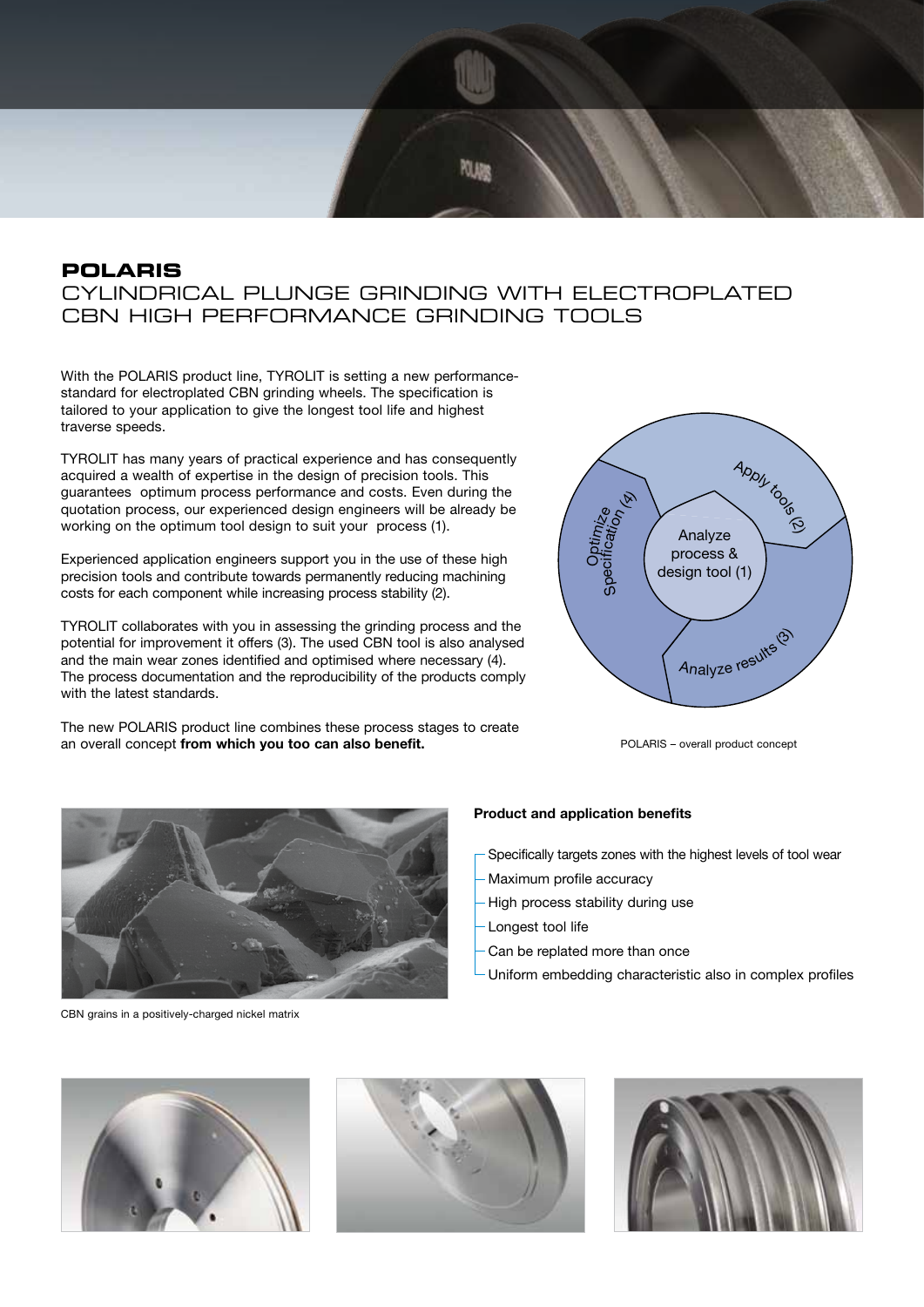## **POLARIS**  ENGINEERING EXCELLENCE AND QUALITY

Major investments in the latest technology and increases in capacity make Tyrolit the innovative partner your business needs allowing us to deliver and satisfy the steadily increasing demands of our customers.

#### **Variable layer thicknesses in the profile geometry**

To achieve the best possible grinding result, the thickness of the Nickel layer is carefully varied to match the zones with the highest level of tool wear. This ensures the best possible bonding strength for the CBN abrasive grain across the entire profile geometry.





#### **PARTICULAR CONCENTRATION ON ZONES WITH THE HIGHEST LEVELS OF WEAR**

With its POLARIS product line, TYROLIT has for the first time adapted its CBN grain concentration to match the zones with the highest levels of wear during grinding. This technology enables significant increases in tool life to be achieved.

#### **STATE-OF-THE-ART MEASURING METHODS**

State-of-the-art measuring methods are used in the development and design of the tools for the POLARIS product line. Parameters such as Abbott curve, grain distribution and embedding depths of the CBN abrasive are introduced directly into the production process. As a result customers receive the perfect product specifically tailored to their application.



#### **Application-specific treatment of the grinding layer**

The high accuracy of the finished profile tolerances are taken into consideration at an early stage in the manufacture of the steel carrier body. This ensure that the CBN layer matches the profile exactly and that reproducibility can be guaranteed. The required surface quality of the component is ensured as a result of the targeted treatment of the grinding layer.

| <b>Tolerances</b>        |      | <b>Dimensions</b>     |         |
|--------------------------|------|-----------------------|---------|
| Max. axial/radial runout | 3 um | Diameter up to        | 700 mm  |
| Max. parallelism         | 3 um | Width up to           | 450 mm  |
| Max. perpendicularity    | 3 um | Weight up to          | 150 kg  |
| Max. profile accuracy    | 2 um | Operating speed up to | 180 m/s |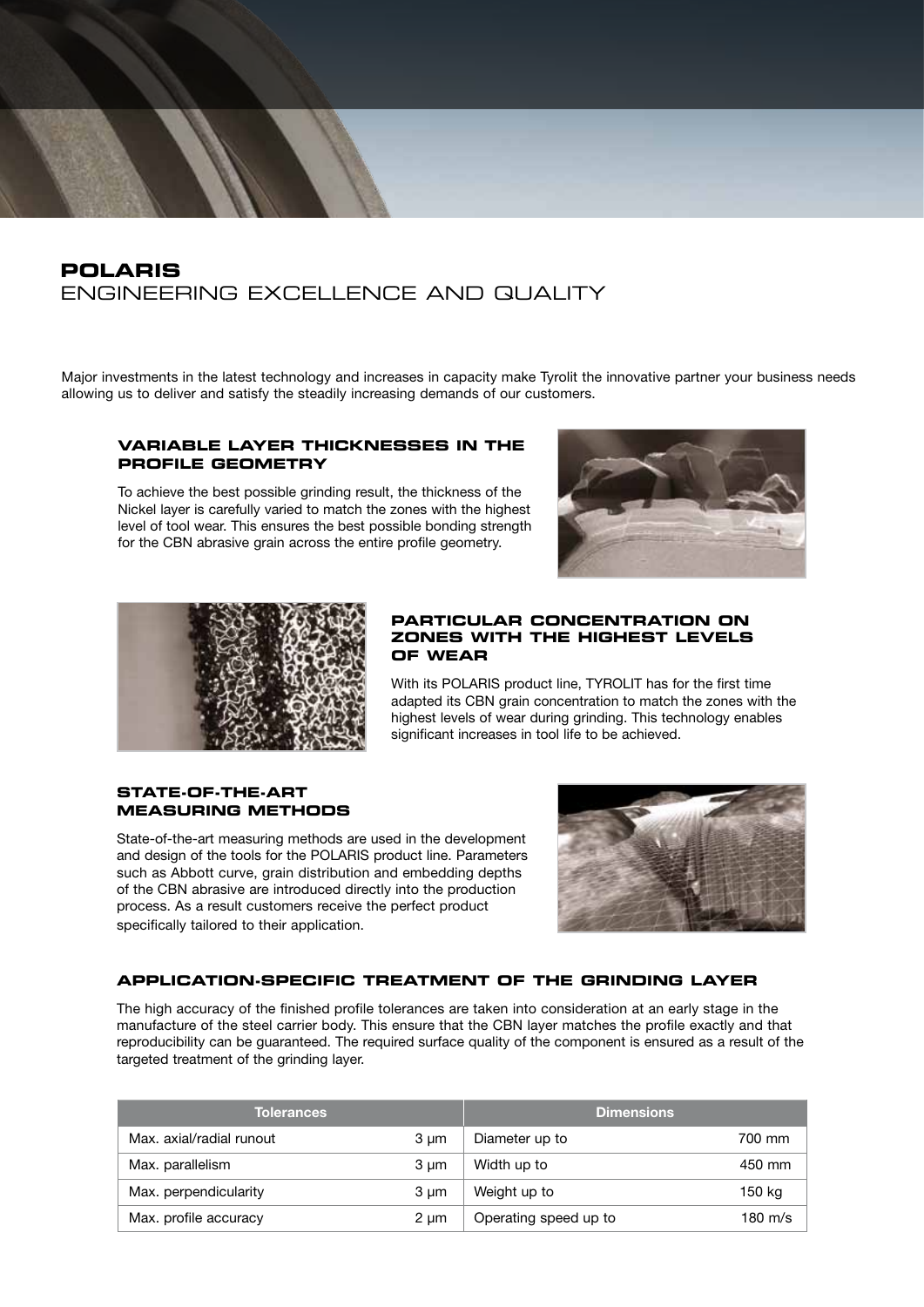

## **EXAMPLE APPLICATION**

## PLUNGE CUT GRINDING OF FLUTES IN GEAR SHAFTS

| <b>Technical data:</b> |                    |
|------------------------|--------------------|
| Material               | 20MnCr5            |
| Hardness               | 58 - 60 HRC        |
| Machine                | TACCHELLA          |
| Peripheral speed       | 94 m/s             |
| Cooling lubricant      | Oil                |
| Wheel dimensions       | 450x196,5x230 mm   |
| Specification          | <b>POL B181</b>    |
| Traverse speed         | $0.5 - 7.0$ mm/min |
|                        |                    |



#### **Result:**

The targeted concentration of the CBN grains on the profile zones with the highest levels of wear enabled POLARIS to increase tool life by 68%.

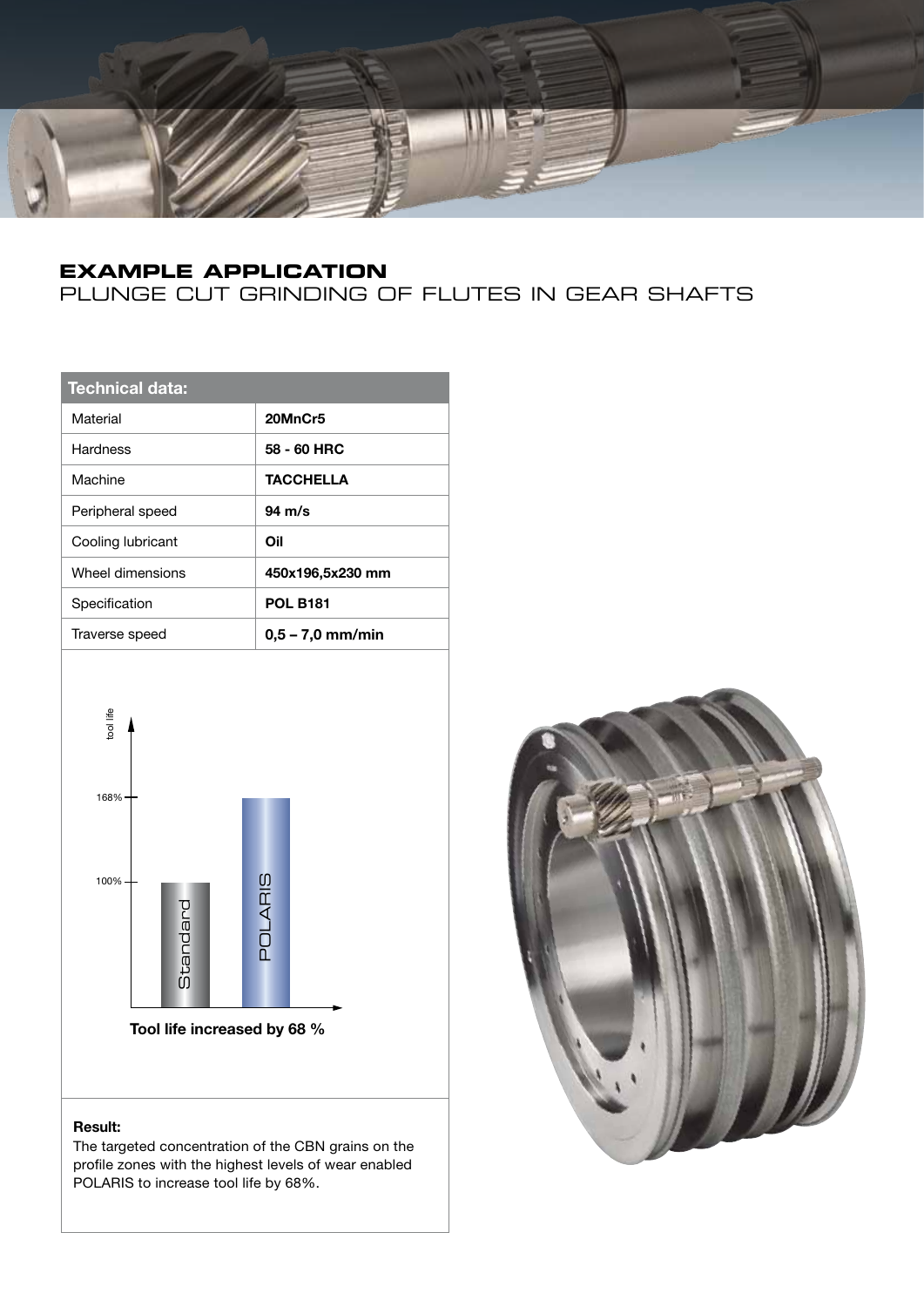

## **EXAMPLE APPLICATION**

## PLUNGE CUT GRINDING OF FLUTES IN GEAR SHAFTS

| <b>Technical data</b> |                      |
|-----------------------|----------------------|
| Material              | 20MnCr5              |
| Hardness              | 58 - 62 HRC          |
| Machine               | <b>EMAG-KARSTENS</b> |
| Peripheral speed      | $100 \text{ m/s}$    |
| Cooling lubricant     | Oil                  |
| Wheel dimensions      | 450x36x127 mm        |
| Specification         | <b>POL B181</b>      |
| Traverse speed        | $0.05 - 10$ mm/min   |
|                       |                      |



**Tool life increased by 45 %**

#### **Result:**

The targeted improvements to the process and tools enabled tool life to be increased by 45% using POLARIS.